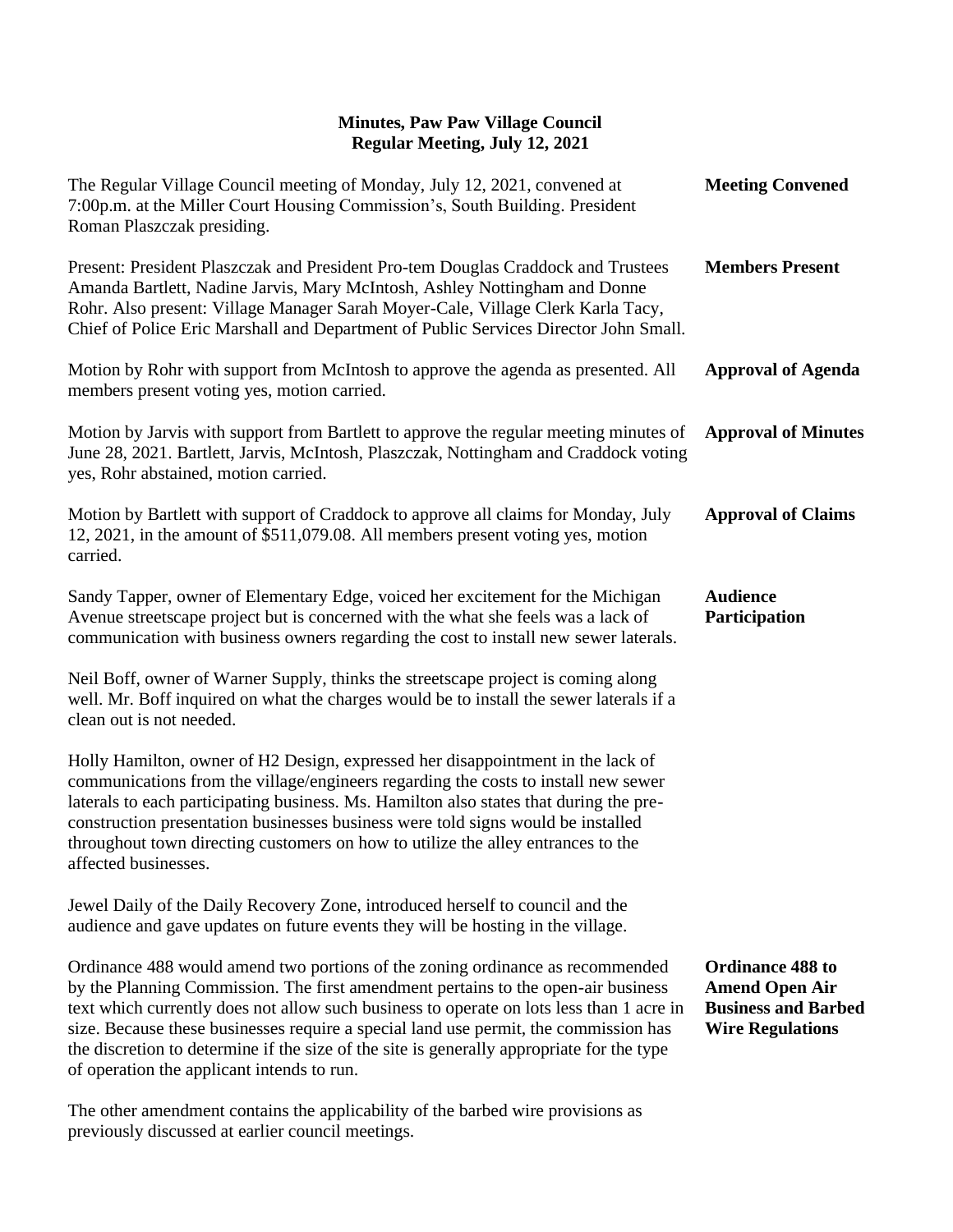Motion by Bartlett with support from Jarvis to approve Ordinance 488 to Amend the Zoning Ordinance to remove the 1-acre lot size requirement for Open Air Business and amend the requirements for barbed wire fences within the Village. Bartlett, Jarvis, Plaszczak, Nottingham, Rohr and Craddock voting yes, McIntosh voting no, motion carried.

The Village of Paw Paw's Planning Commission granted a Special Land Use Permit and recommends Village Council approval of the Site Plan for a proposed 'open air business' (temporary food trucks) on 'weekends from June-October' within the existing retail shopping center parking lot at 804 S Kalamazoo Street. **Site Plan Approval for 804 S. Kalamazoo St**

Motion by McIntosh with support of Craddock to approve the site plan for the addition of a temporary food truck at 804 S Kalamazoo Street. All members present voting yes, motion carried.

| Motion by McIntosh with support from Craddock to approve Night Magic Displays to             | Wine & Harvest           |
|----------------------------------------------------------------------------------------------|--------------------------|
| provide fireworks for the Wine & Harvest Festival on September $10^{th}$ with a rain date    | <b>Festival Firework</b> |
| of the 11 <sup>th</sup> for an amount not to exceed \$7,750. All members present voting yes, | <b>Contract</b>          |
| motion carried.                                                                              |                          |

**MML Workers' Comp Fund Ballot**

As members of the MML Workers' Compensation Fund, we are able to vote on the board's membership by action of the council.

Motion by Bartlett with support of Nottingham to authorize the village manager to submit a ballot to vote for Lois Allen-Richardson, Brian Boggs, Maureen Donker, Scott Erickson and Susan Montenegro to the MML Workers' Compensation Fund Board of Trustees. All members present voting yes, motion carried.

Prospect Manor Mobile Home Park recently sold. Any time a manufactured housing park sells, EGLE requires that the governing body indicate by resolution if they are willing or unwilling to take over responsibility for the water system within the park. **Resolution 21-16 Water System Prospect Manor**

Motion by Rohr with support from Jarvis to adopt Resolution 21-16 to reject ownership, operation or responsibility for the drinking water supply at Prospect Manor Mobile Home Park. Bartlett, Jarvis, McIntosh, Plaszczak, Nottingham, Rohr and Craddock voting yes, motion carried.

The Daily Recovery Zone is requesting that council pass a resolution to support their application to the Bureau of State Lottery for a gaming license to hold a raffle to fundraise for their organization. The State requests a resolution from council stating that they are a recognized nonprofit in the community. **Resolution 21-17 Gaming License Application**

Motion by Rohr with support of Bartlett to adopt Resolution 21-17 to recognize The Daily Recovery Zone as a nonprofit organization operating the in the community for the purpose of obtaining a charitable gaming license. All members present voting yes, motion carried.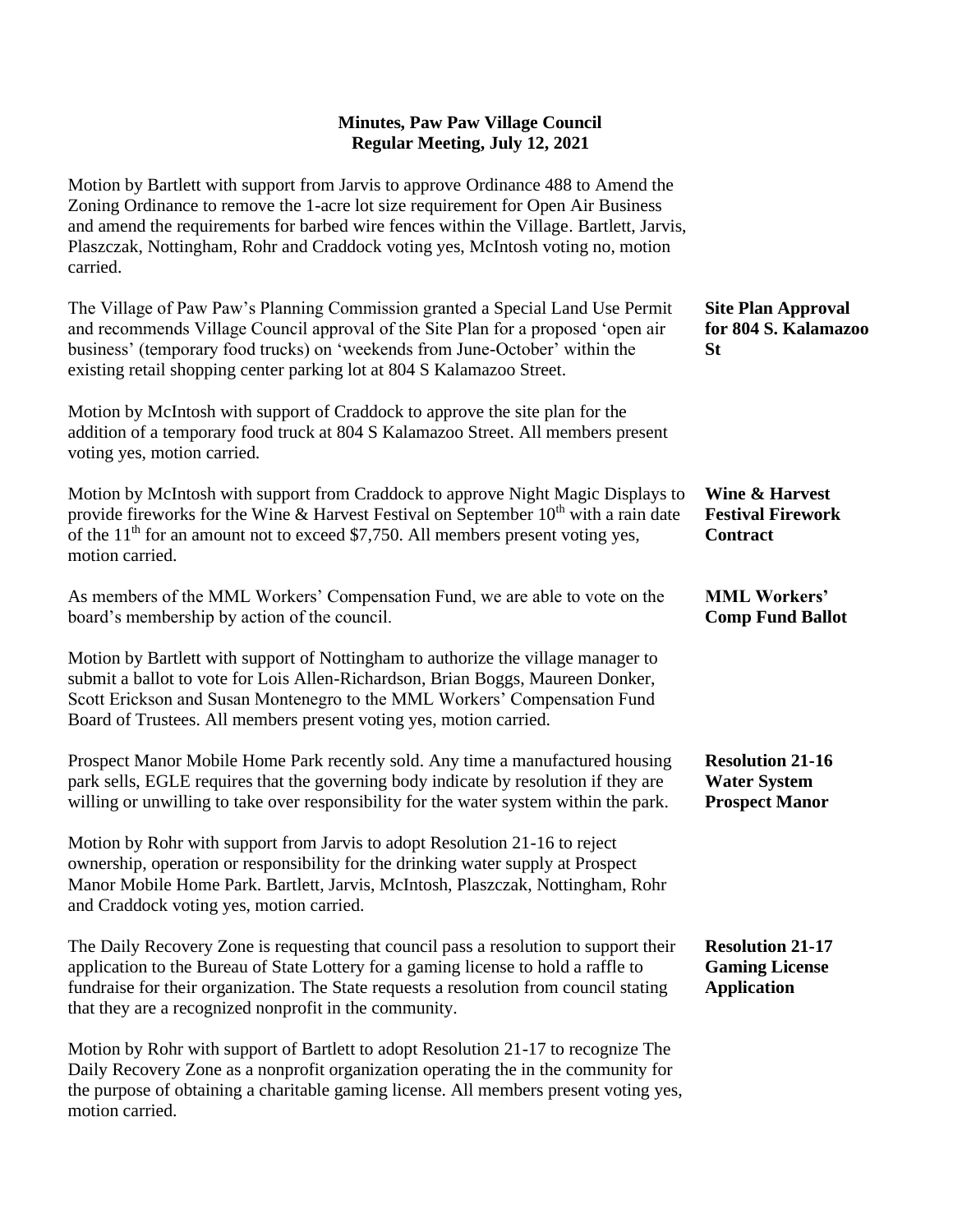**Class Reunion Event** 

**Committee Meetings** 

**Approval**

Moyer-Cale reported that a group would like to hold their class reunion in the grassy area next to Paw Paw Brewing during the Wine and Harvest Festival. There are no restrooms or trash receptacles on site, the group would be in-charge of handling this themselves. Since this is not a park where rentals would otherwise be held, Moyer-Cale believe council should approve the event and its conditions.

Motion by Rohr with support of Craddock to allow a class reunion to be held in the grassy area next to Paw Paw Brewing during the Wine and Harvest Festival with the adherence to all rules pertaining to other village facility rentals and the prohibition of alcohol consumption. All members present voting yes, motion carried.

| No Report.                                                                                                                                                                                     | and Reports<br><b>Finance and Admin</b>   |
|------------------------------------------------------------------------------------------------------------------------------------------------------------------------------------------------|-------------------------------------------|
| No Report.                                                                                                                                                                                     | <b>Public Services</b>                    |
| No Report.                                                                                                                                                                                     | <b>Parks and Rec</b>                      |
| No Report.                                                                                                                                                                                     | <b>DDA</b>                                |
| No Report.                                                                                                                                                                                     | <b>Economic Develop</b>                   |
| Jarvis reported the first farmers market was held, Sunday, July 11 <sup>th</sup> . There were 6<br>vendors and all seemed please.                                                              | <b>Farmers Market</b>                     |
| Craddock reported the fire department has responded to 158 calls to date.                                                                                                                      | <b>Fire Board</b>                         |
| No Report.                                                                                                                                                                                     | <b>Historical Committee</b>               |
| Rohr reported the July Housing Commission meeting has been canceled.                                                                                                                           | <b>Housing Commission</b>                 |
| Plaszczak reported the Maple Lake Preservation committee will scheduling a meeting<br>soon.                                                                                                    | <b>Maple Lake</b><br><b>Preservation</b>  |
| Nottingham reported the Planning Commission met to discuss the preliminary site<br>plans for the new fire department, the request for a food truck at St. Julian's and short-<br>term rentals. | <b>Planning Commission</b>                |
| No Report.                                                                                                                                                                                     | <b>Wellhead Protection</b>                |
| Craddock thanked the council for their approval of the fireworks for the Wine $\&$<br>Harvest Festival.                                                                                        | <b>Wine &amp; Harvest</b>                 |
|                                                                                                                                                                                                | <b>Council Member</b><br><b>Comments:</b> |
| Bartlett expressed her gratitude towards Community Development Officer Lux for his<br>progress in getting problematic properties within the village cleaned up. Bartlett                       | <b>Bartlett</b>                           |